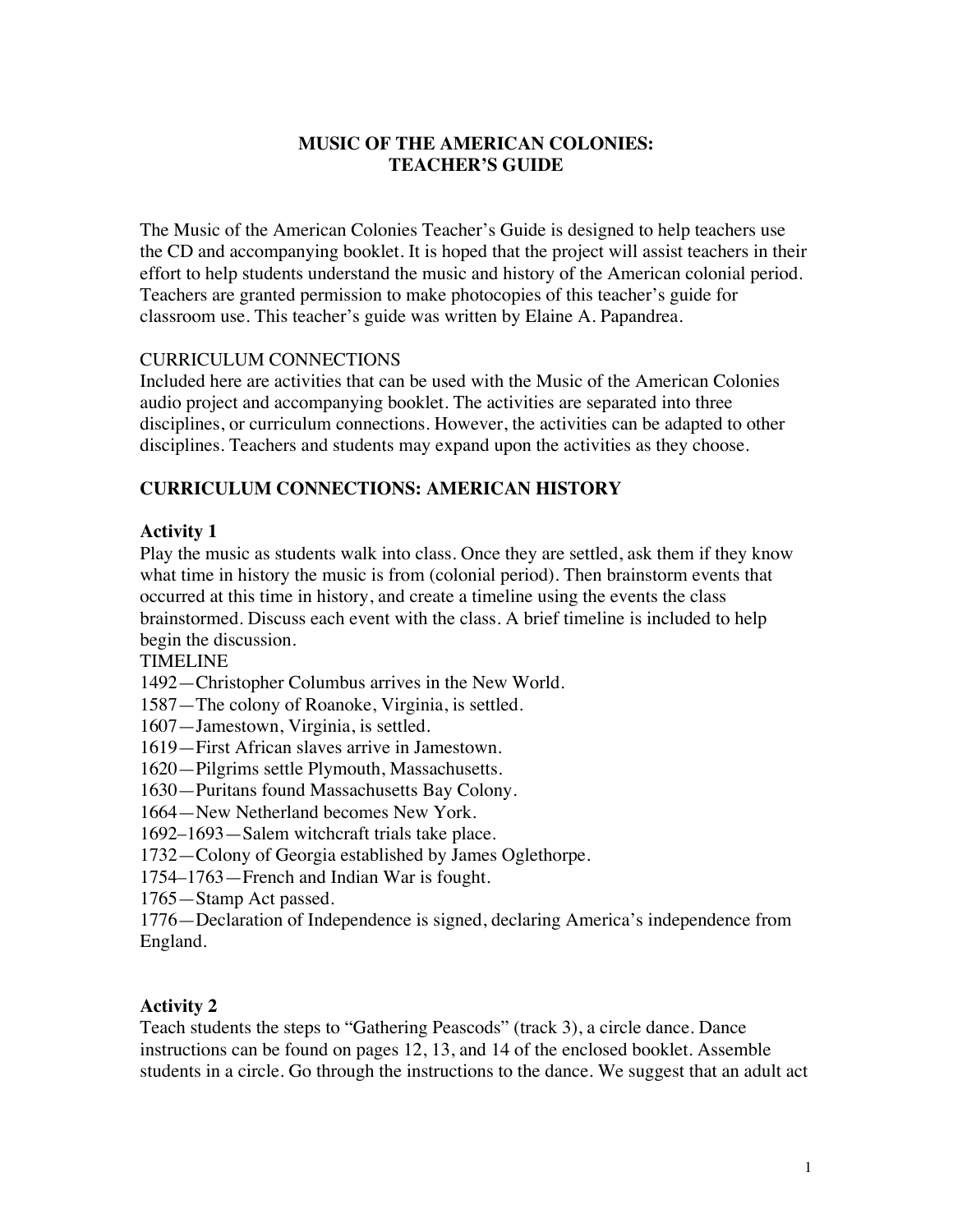as "caller," and call out the steps with no music at first. Once the students learn the steps, have them dance to the music of "Gathering Peascods."

### **Activity 3**

Use the "Olaudah Equiano Reading" (below) to begin a discussion about slavery. Play the reading (track 16) for the class. Then discuss how Equiano and other Africans became slaves. Continue to discuss the slave trade. Have students research where slaves came from, what ports they left from, and where they landed in the New World. Then students could show their findings on a map of Africa and the Americas. Suggested titles for teacher reference:

Diedrich, Maria; Gates, Henry Louis, Jr.; and Pedersen, Carl T. eds. *Black Imagination and the Middle Passage*. New York: Oxford University Press, Inc., 1999. McNeese, Tim. *The Rise and Fall of American Slavery: Freedom Denied, Freedom Gained*. Berkeley Heights, N.J.: Enslow Publishers, Inc., 2004. Yetman, Norman R., ed. *Voices from Slavery: 100 Authentic Slave Narratives*. Mineola, N.Y.: Dover Publication, Inc., 2000.

## OLAUDAH EQUIANO READING

The first object that saluted my eyes when I arrived on the coast was the sea, and a slave ship, which was then riding at anchor . . . These filled me with astonishment, that was soon converted into terror . . . when I was carried on board. . . . I was now persuaded that I had got into a world of bad spirits, and that they were going to kill me. Their complexions too, differing so much from ours, their long hair, and the language they spoke, which was very different from any I had ever heard, united to confirm me in this belief. . . . When I looked round the ship too, and saw . . . a multitude of black people, of every description, chained together, every one of their countenances expressing dejection and sorrow, I no longer doubted of my fate; . . . I was soon put down under the decks, and there I received such a salutation in my nostrils as I had never experienced in my life: so that, with the loathsomeness of the stench, and with my crying together, I became so sick and low that I was not able to eat. . . . O, ye nominal Christians! might not an African ask you, "learned you this from your God, who says unto you, Do unto all men as you would men should do unto you?"

## [Ten years later]

I made my obeisance to my master, and with my money in my hand, and many fears in my heart, I prayed him to be as good as his offer to me, when he was pleased to promise me my freedom soon as I could purchase it. . . . [H]e began to recoil; and my heart that instant sunk within me. "What," said he, "give you your freedom? Why, where did you get the money? Have you got forty pounds sterling?" "Yes, sir," I answered. . . . [My friend] the Captain then said he knew I got the money very honestly . . . On which my master . . . said he would not have made me the promise which he did, had he thought I should have got the money so soon. "Come, come," said my worthy Captain, clapping my master on the back, "Come, Robert, (which was his name) I think you must let him have his freedom . . ." My master then said, he would not be worse than his promise; . . . These words of my master were like a voice from heaven to me: . . . I most reverently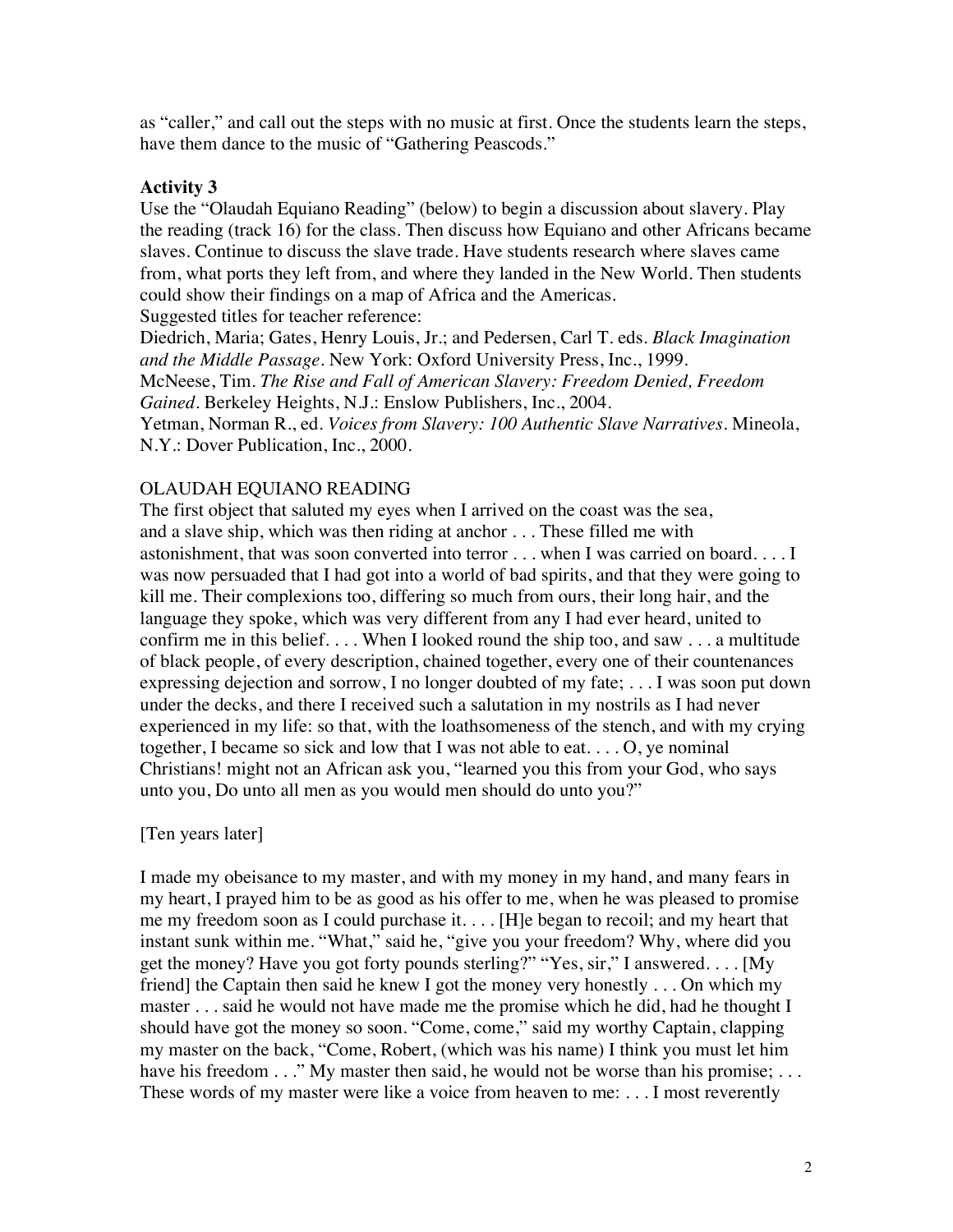bowed myself with gratitude, unable to express my feelings, but by the overflowing of my eyes . . . [My master] signed the manumission that day; so that, before night, I, who had been a slave in the morning, trembling at the will of another, was become my own master, and completely free. . . . [P]eople immediately styled me by a new appellation, to me the most desirable in the world,—which was "Freeman."

## **Activity 4**

Have students research what people ate, how they dressed, and what they might have done for entertainment in a colonial tavern. Have the students share their research with the class by recreating a colonial tavern. They can dress in the clothing, make and eat the foods, and listen to the music of this time period according to their research. They can sit at tables dining on colonial food and discussing the major issues of the time. In the background, the music of the time can be playing. Have two to three students stroll through the tavern, pretending to play the music. Enclosed is a list of the possible contents of a tavern.

Tavern contents:

Candles, wooden tables, wooden chairs, plates (wooden, metal, or ceramic, not plastic), forks, spoons, knives (metal, not plastic), ceramic mugs, napkins (cloth, not paper), pitchers for drink, and paintings on the walls.

# **Activity 5**

Use the "Canasatego Reading" (below) to begin a discussion on the Iroquois League and the Native American nations that made up the league. Play the reading (track 11) for the class. Then discuss the different nations and what the league did for those people.

## CANASATEGO READING

We know that you highly esteem the kind of learning taught in colleges, and that the maintenance of our young men, while with you, would be very expensive to you. We are convinced, therefore, that you mean to do us good by your proposal, and we thank you heartily. But you, who are wise, must know that different nations have different conceptions of things, and you will therefore not take it amiss if our ideas of this kind of education happen not to be the same with yours. We have had some experience of it. Several of our young people were formerly brought up at the colleges of the Northern Provinces. They were instructed in all your sciences, but, when they came back to us, they were bad runners, ignorant of every means of living in the woods, unable to bear either cold or hunger, knew neither how to build a cabin, take a deer, nor kill an enemy, spoke our language imperfectly, were therefore neither fit for hunters, warriors, nor counsellors; they were totally good for nothing. We are, however, not the less obliged by your kind offer, though we decline accepting it, and, to show our grateful sense of it, if the gentlemen of Virginia will send us a dozen of their sons, we will take care of their education, instruct them in all we know, and make men of them.

# **CURRICULUM CONNECTIONS: MUSIC**

## **Activity 6**

Ask students to research one of the musical instruments found in the American colonies,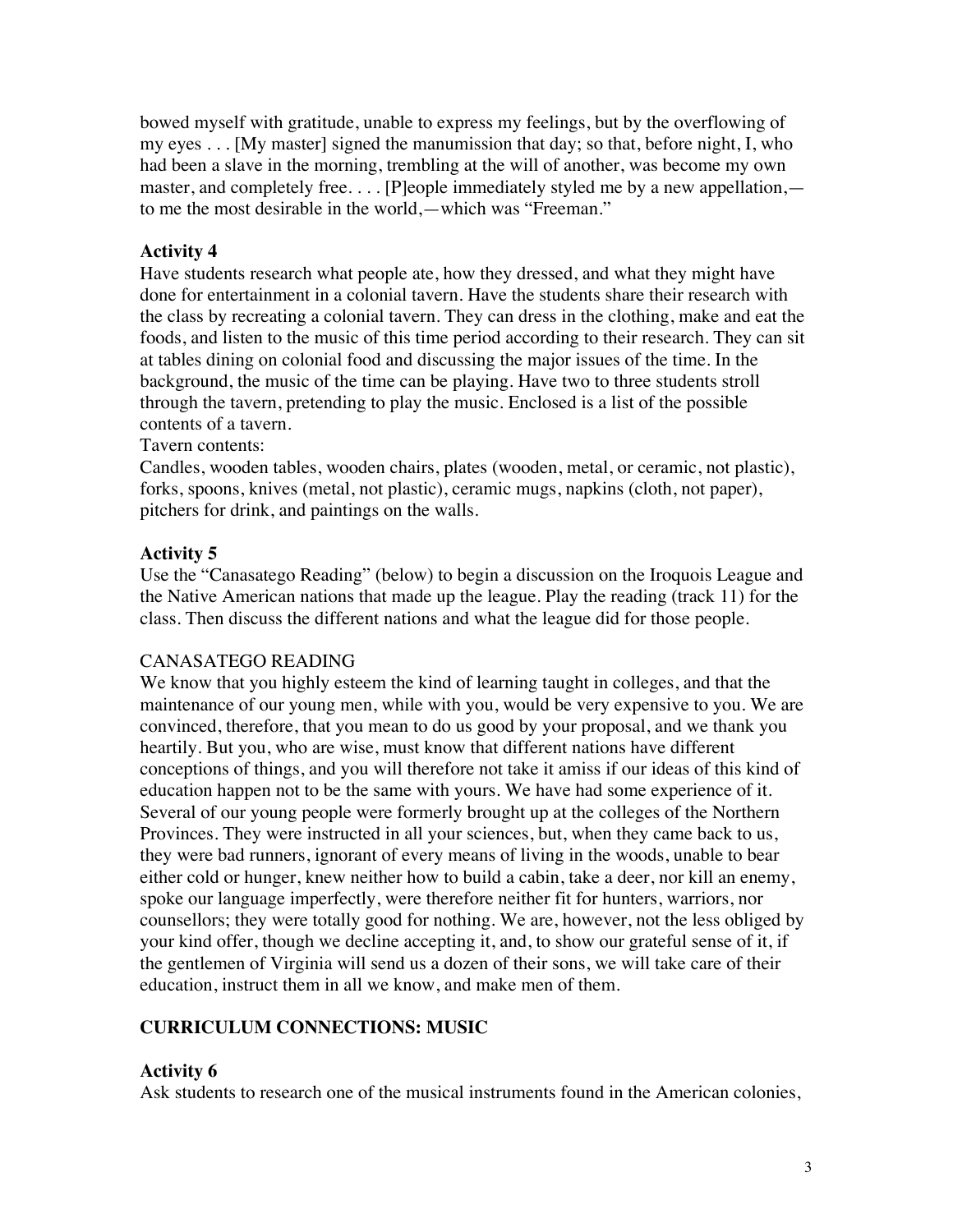using books or online sources found in the library. Have them present their research findings to the class in oral or written form. The instruments used on this CD include a balaphone, baroque guitar, baroque violin, djembe, glass armonica, hammered dulcimer, harpsichord, theorbo, and water drum. Other instruments of the time were the German flute, English flute (recorder), cello, and English guitar.

## **Activity 7**

Students can construct one of the instruments found in the American colonies. Enclosed are instructions showing how to build a simple drum and a simple stringed instrument.

Stringed instrument: In order to make a simple stringed instrument, you can use small boxes, gift boxes, or stationery boxes. Cut a circle (1 to 2 inches in diameter) in the top of the box. This is the sound hole. Then put different-sized rubber bands lengthwise around the box. Make sure the rubber bands go over the sound hole. Optional: you can take two pencils and place one on each side of the cutout circle (sound hole) as bridges.1

Drum: In order to make a simple drum, several different kinds of containers can be used. You can use a coffee can with a plastic lid. If you remove the metal bottom, it will make a better sound. However, if you are making a water drum, do not remove the bottom. Cover the outside of the can with paper, and let the students decorate it. For bongo drums, you can use a small nut can with a plastic lid. You can also use pottery jars, flowerpots, or heavy metal kettles. For the head, you can tie a light 100 percent cotton canvas over the top. Then dampen the canvas. This will cause the canvas to shrink. Now it will sound like a drum. In order to make a water drum, fill the container with a half cup of water. Strike the top of the drums with fingers or sticks.

#### **Activity 8**

Locate several African and/or Native American instruments. Bring them to class and demonstrate each one. Let students try the instruments. Then have the class try to compose a song using the instruments. A list of instruments has been included under Activity 9.

#### **Activity 9**

Students could research African and/or Native American music and instruments. Then they can present their findings in written or oral form.

African instruments include: birimbau, bamboo fiddle, calabash, kora, African water drum, lyres (bagana, kerar, and obukano), end-blown flute, side-blown flute, gong, kalunga, kettledrum, mirliton, sistra, xylophone, and stamping stick.

Native American instruments include: Indian love flute, square hand drum, Apache dancing bells, Indian dancing bells, Navajo drum rattle, Pak'Papa (California Indian Clapper), Sioux Indian rasp, tlapiztali, and clay whistle flute.

#### **Activity 10**

Play one or more songs for the class. While the music is playing, have the students draw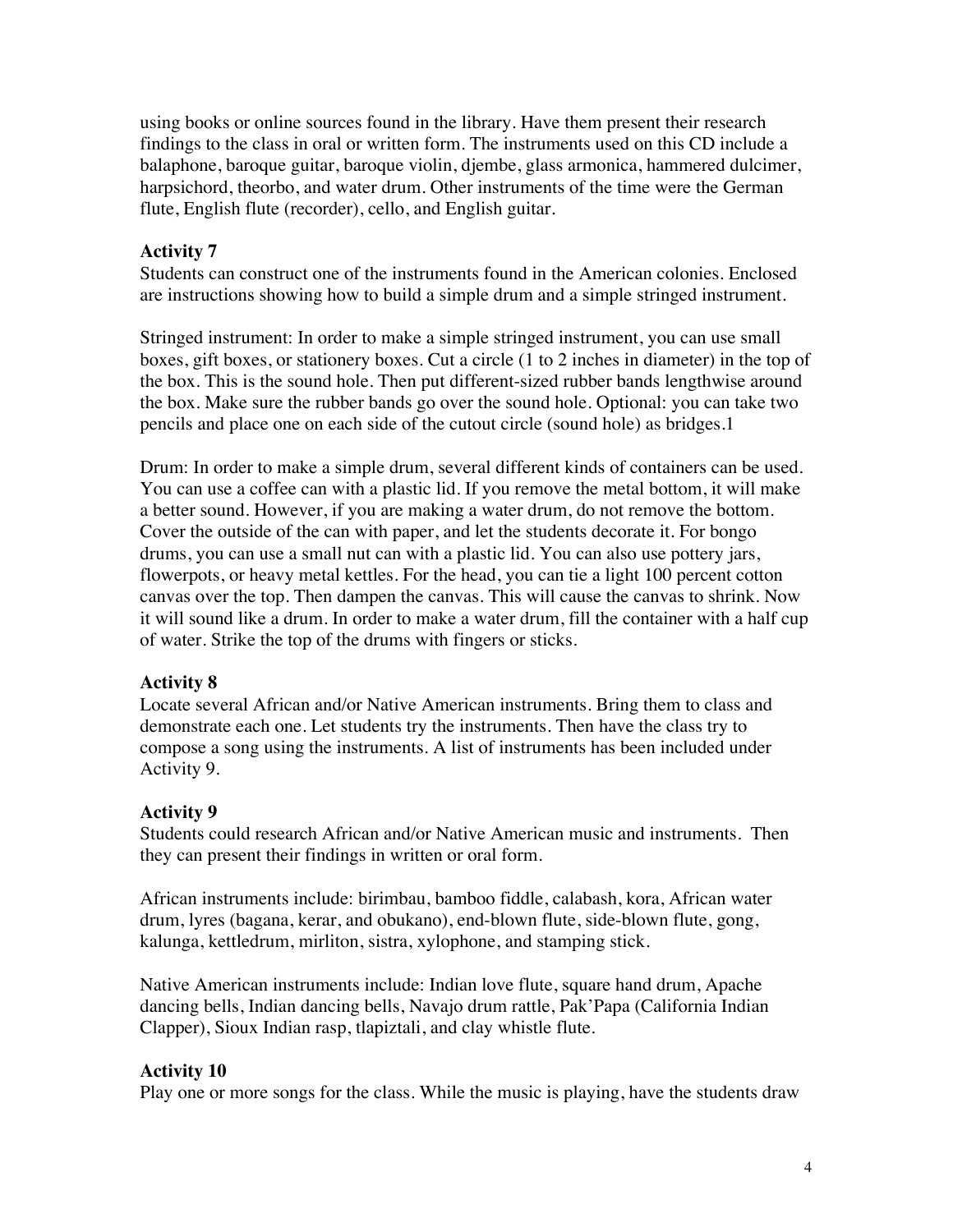what they hear. Encourage them to use their imagination. Suggested songs include "In the Fields in Frost and Snows" (track 14) and "Great Lord Frog to Lady Mouse" (track 8).

### **CURRICULUM CONNECTIONS: ENGLISH**

### Activity 11

Choose either "A Tobacco Song" (track 2) or "New England's Annoyances" (track 5) from the CD. Give each student a copy of the lyrics, which have been included in this guide and may be reproduced. The lyrics have been printed without the glossary (the glossary can be found at the bottom of pages 11 and 19 in the accompanying booklet). Play the song for the class. Have the class translate the song into modern English. Do not share the glossary definitions with the class until they have finished writing their translations.

### Activity 12

Students should choose one song and write an essay about what they think the song means. After they have finished writing, the teacher can discuss the different interpretations that were written.

### Activity 13

Play the "Canasatego Reading" (track 11; text below). Then have the class write an essay comparing and contrasting the Haudenasaunee education of young people with the European education of young people in colonial times.

## CANASATEGO READING

We know that you highly esteem the kind of learning taught in colleges, and that the maintenance of our young men, while with you, would be very expensive to you. We are convinced, therefore, that you mean to do us good by your proposal, and we thank you heartily. But you, who are wise, must know that different nations have different conceptions of things, and you will therefore not take it amiss if our ideas of this kind of education happen not to be the same with yours. We have had some experience of it. Several of our young people were formerly brought up at the colleges of the Northern Provinces. They were instructed in all your sciences, but, when they came back to us, they were bad runners, ignorant of every means of living in the woods, unable to bear either cold or hunger, knew neither how to build a cabin, take a deer, nor kill an enemy, spoke our language imperfectly, were therefore neither fit for hunters, warriors, nor counsellors; they were totally good for nothing. We are, however, not the less obliged by your kind offer, though we decline accepting it, and, to show our grateful sense of it, if the gentlemen of Virginia will send us a dozen of their sons, we will take care of their education, instruct them in all we know, and make men of them.

## **SUGGESTED FICTION BOOKS FOR FURTHER READING**

#### **For Younger Readers**

Avi. *Night Journeys*, Volume 1. New York: HarperCollins Publishers, 1999 Collier, James Lincoln and Collier, Christopher. *My Brother Sam is Dead*. Scholastic,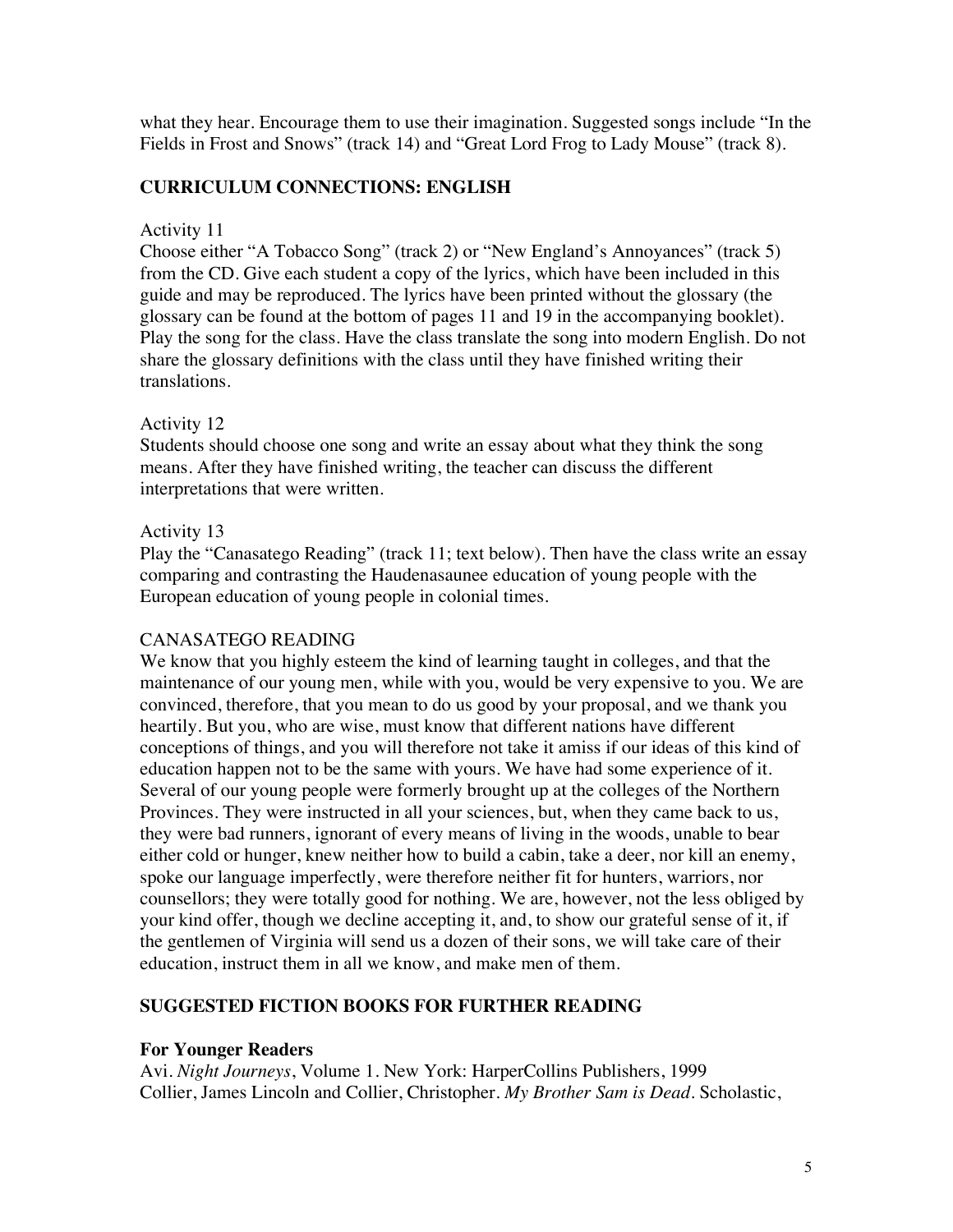Inc., 1985.

Hermes, Patricia. *Our Strange New Land*. New York: Scholastic, Inc., 2000. Kassem, Lou. *A Haunting in Williamsburg*. New York: Avon Camelot, 1990. Moss, Marissa. *Emma's Journal: The Story of a Colonial Girl*. San Diego, Calif.: Harcourt Brace, 1999.

Nixon, Joan Lowry. *Caesar's Story*. New York: Delacorte Press, 2000. Osborne, Mary Pope. *Standing in the Light*. New York: Scholastic, Inc., 1998. Rinaldi, Ann. *A Break With Charity*. San Diego, Calif.: Harcourt Children's Books, 1992. Speare, Elizabeth George. *The Witch of Blackbird Pond*. New York: Dell Publishing Co., 1972.

Tripp, Valerie. *Felicity's Dancing Shoes*. Middleton, Wis. Pleasant Publications, 2000. Van Leeuwen, Jean. *Hannah of Fairfield*. New York: Phyllis Fogelman Books, 2000. ———. *Hannah's Winter of Hope*. New York: Phyllis Fogelman Books, 2000.

### **For Older Readers**

Hawthorne, Nathaniel. *The Scarlet Letter*. New York: Bantam Books, 1965. Miller, Arthur. *The Crucible*. New York: Chelsea House Publishers, 1996.

### **NOTES ON SOURCES FOR ACTIVITIES**

#### **American History Activity 1**

Bonnie L. Lukes, *Colonial America* (San Diego, Calif.: Lucent Books, Inc., 2000), pp. 8– 9.

Mary Hull, *The Boston Tea Party in American History* (Springfield, N.J.: Enslow Publishers, Inc., 1999), p. 119.

## **American History Activity 4**

1. Michael Olmert, *Official Guide to Colonial Williamsburg* (Williamsburg, Va.: The Colonial Williamsburg Foundation, 1985).

## **Music Activity 7**

1. Ilene Hunter and Marilyn Judson, *Simple Folk Instruments to Make and to Play* (New York: Simon and Schuster, 1977), p. 136. 2. Ibid., p. 116.

#### **Music Activity 9**

1. Ilene Hunter and Marilyn Judson, *Simple Folk Instruments to Make and to Play* (New York: Simon and Schuster, 1977), pp. 122–123. 2. Ibid., p. 48. 3. Diagram Group, *Musical Instruments of the World* (New York: Facts On File, Inc., 1976), p. 113. 4. Ibid., pp. 170-171. 5. Ibid., p. 265. 6 Hunter and Judson, p. 150. 7. Ibid., p. 104. 8. Ibid., pp. 57-58.